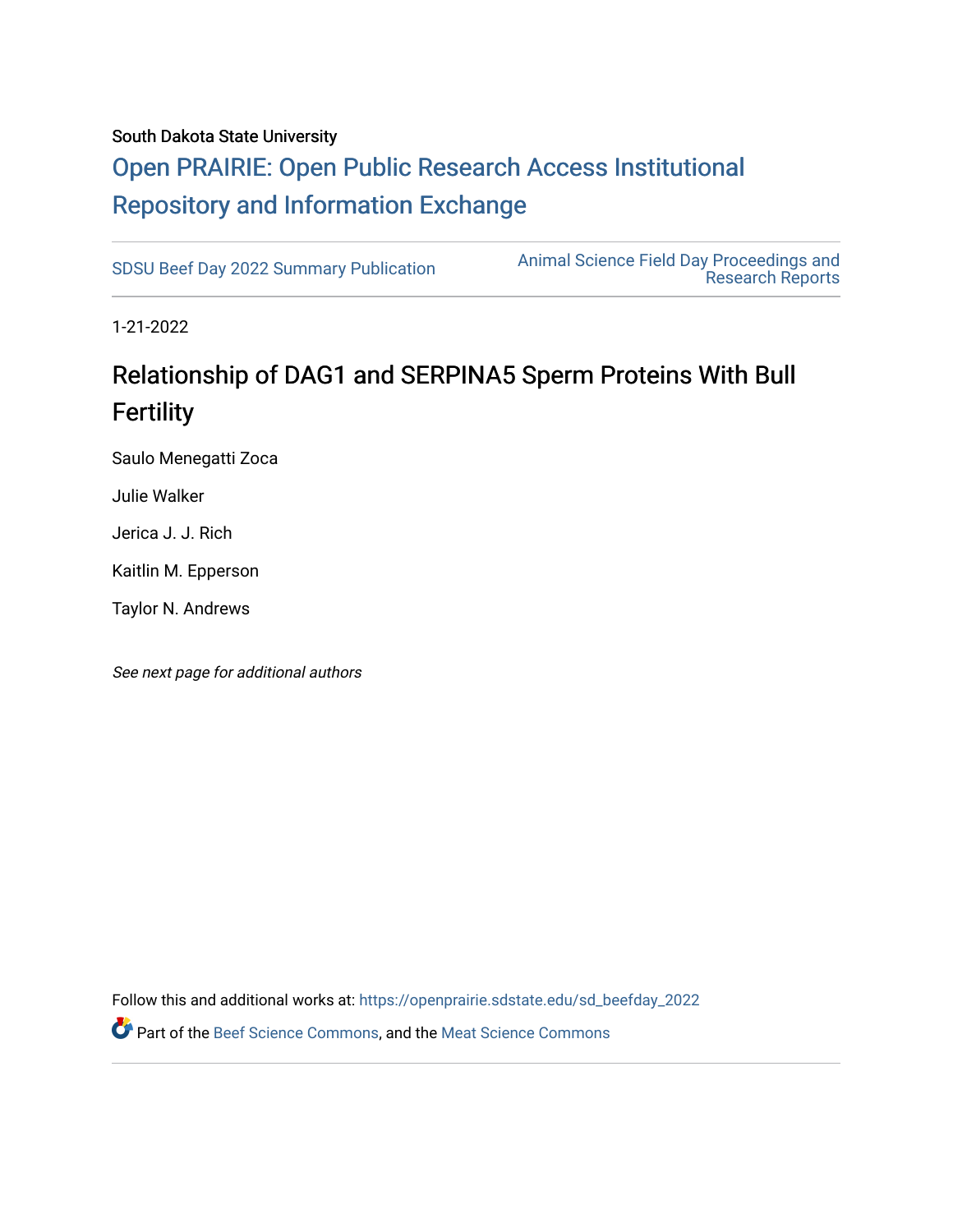#### Authors

Saulo Menegatti Zoca, Julie Walker, Jerica J. J. Rich, Kaitlin M. Epperson, Taylor N. Andrews, Adalaide C. Kline, Jessica Nora Drum, M. Sofia Ortega, and George Perry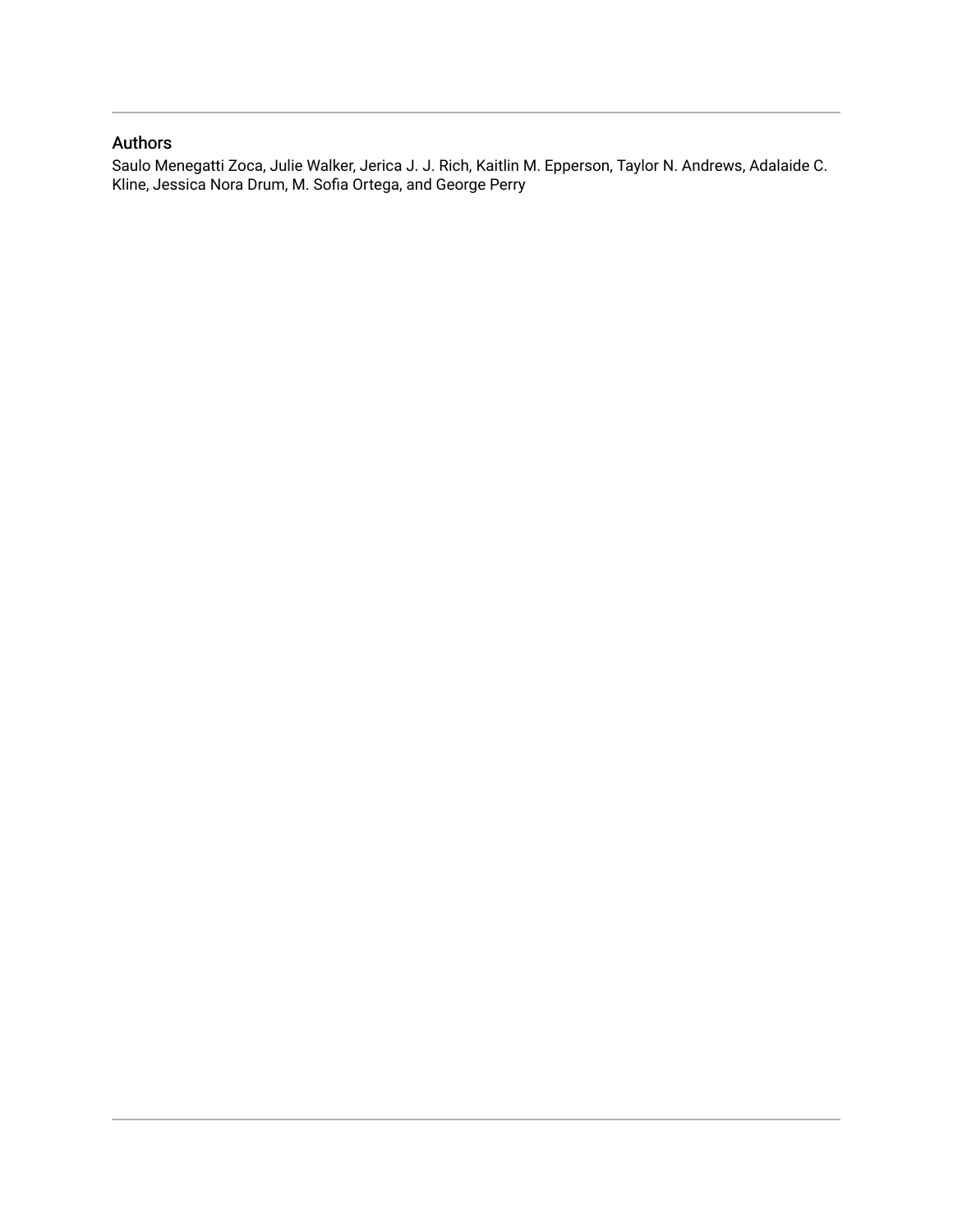# Beef Day 2022

# **Relationship of DAG1 and SERPINA5 sperm proteins with bull fertility**

Saulo Menegatti Zoca, Julie A. Walker, Jerica J. J. Rich, Kaitlin M. Epperson, Taylor N. Andrews, Adalaide C. *Kline, Jessica Nora Drum, M. Sofia Ortega, and George A. Perry*

#### **Objective**

The first objective of these studies was to characterize DAG1 and SERPINA5 immunolocalization on bovine sperm and their potential as fertility markers by evaluating variability within and amongst bulls. The second objective was to investigate the relationship of DAG1 and SERPINA5 with field fertility (sire conception rate; SCR), *in vitro* fertility (*in vitro* embryo production), and sperm parameters.

#### Study Description

Semen from 22 dairy bulls was used to evaluate the presence, localization, and quantification of DAG1 and SERPINA5 on sperm. Sperm motility parameters and viability was also evaluated for semen from each bull. Semen from 19 out of the 22 dairy bulls was used for *in vitro* embryo production (two Low-SCR and one High-SCR were not available for *in vitro* embryo production). Bulls were classified based on their sire conception rates (SCR) values as High-SCR (SCR > 1.0) or Low-SCR fertility (SCR < -4.0). Low fertility bulls were subdivided based on their blastocyst rate (BL) as High-BL (Low-SCR/High-BL BL ≥ 31%) or Low-BL (Low-SCR/Low-BL BL ≤ 26%), and High-SCR bulls were not subdivided. The GLM procedure in SAS was used with bull as a fixed effect to determine if variance was greater between bulls compared to within bull. Correlations were determined among DAG1 and SERPINA5 concentrations, percentage of tail labeled for SERPINA5, SCR, sperm total motility, progressive motility, and viability, and *in vitro* embryo produced cleavage rate (CL) and BL. The GLIMMIX procedure of SAS was used to evaluate the relationship of bull field fertility (High- and Low-SCR), and field and *in vitro* fertility (High-SCR, Low-SCR/High-BL, Low-SCR/Low-BL) classifications with sperm total (TMOT) and progressive (PROG) motility, viability, CL, BL, DAG1 and SERPINA5 relative concentration, and proportion of sperm tail labeled for SERPINA5. Both SERPINA5 and DAG1 were localized on the sperm head; however, SERPINA5 was also localized on the sperm tail. There was greater variance in concentration among bulls compared to within bull for both DAG1 (*P* < 0.01; 69.4 vs 49.1, respectively) and SERPINA5 (*P* < 0.01; 325.8 vs 285.4, respectively). There was a positive correlation between concentration of DAG1 and SERPINA5 ( $P = 0.01$ ;  $r = 0.54$ ). Concentrations of SERPINA5 were also correlated with CL ( $P =$ 0.04;  $r = 0.48$ ), and percentage of sperm tail labeled for SERPINA5 was correlated with viability ( $P = 0.05$ ;  $r =$ 0.44) and tended to be correlated with CL ( $P = 0.10$ ;  $r = 0.39$ ). There was no relationship between SCR or BL rate classifications and DAG1 ( $P \ge 0.66$ ), SERPINA5 ( $P \ge 0.54$ ), or percentage of sperm tail labeled for SERPINA5 (*P* ≥ 0.48).

#### Take Home Points

Proteins DAG1 and SERPINA5 are associated with cell-to-cell interactions and were localized on the bovine sperm head, also, SERPINA5 was localized on the sperm tail. Sperm relative concentration for both proteins were correlated to each other and SERPINA5 was correlated with CL. The percentage of sperm tail labeled for SERPINA5 was correlated with CL and sperm viability; however, proteins were not associated with bull field fertility measured by SCR. Thus, SERPINA5 may be related with sperm protection and/or oocyte fertilization while DAG1 may be related to sperm transport or formation of the sperm reservoir in the oviduct.



**SOUTH DAKOTA STATE UNIVERSITY** Department of Animal Science

South Dakota State University Beef Day 2022 © 2022 South Dakota Board of Regents 76



**SOUTH DAKOTA STATE UNIVERSITY EXTENSION**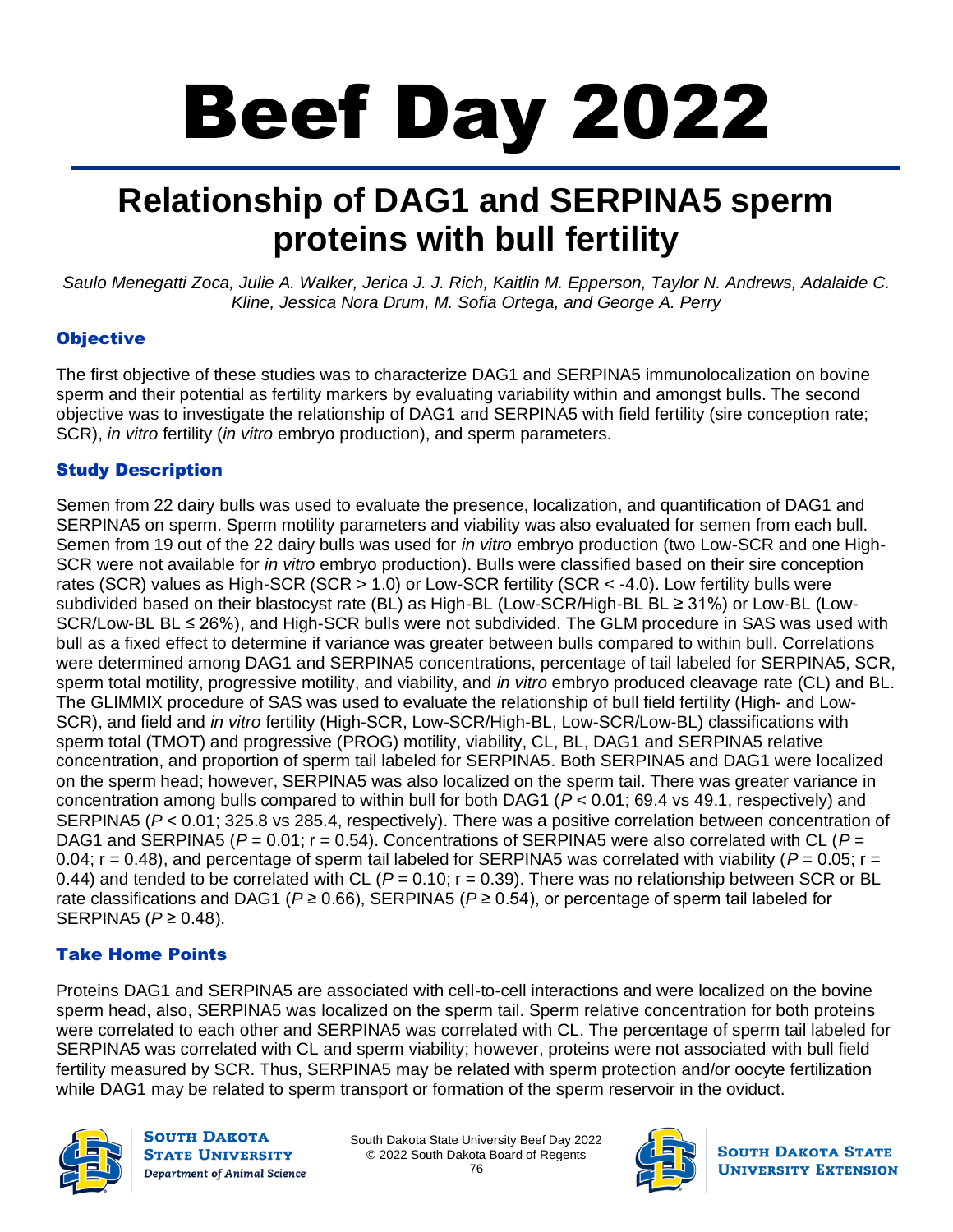#### Introduction

After differentiation, sperm lose the ability to grow, divide, repair, and synthesize proteins, and have limited metabolic function (Hammerstedt, 1993). After spermiation, sperm are stored in the tail of the epididymis in a dormant state until ejaculation (Acott and Carr, 1984; Carr and Acott, 1984; Barth and Oko, 1989). Upon ejaculation, epididymal sperm are diluted with seminal plasma from accessory sex glands and motility is initiated (Acott and Carr, 1984; Carr and Acott, 1984). Sperm with fertilizing ability reach the oviduct approximately 6-12 h after insemination, populate the isthmus portion of the oviduct and form the sperm reservoir (Hunter and Wilmut, 1984; Wilmut and Hunter, 1984; Lefebvre et al., 1995). Sperm that bind to oviductal cells have prolonged motility and fertilization ability (~30 h) compared to sperm suspended in the media (Pollard et al., 1991). Cell-to-cell interactions (i.e. sperm to oviduct and sperm to oocyte) are mediated through proteins; thus, these interactions are important for successful fertilization. The sperm's apical surface binds to oviductal isthmus and ampullary ciliated cells (Pollard et al., 1991; Lefebvre et al., 1995) and Binder of Sperm Proteins (BSP) have been reported to be involved with sperm reservoir formation (Ignotz et al., 2001; Gwathmey et al., 2003; 2006). There are only a few proteins known to be required for fertilization, and include CD9 (Kaji et al., 2000; Le Naour et al., 2000; Miyado et al., 2000) and JUNO (Bianchi et al., 2014) on the egg, and IZUMO1 on the sperm (Inoue et al., 2005). Other proteins have been identified to be associated with mammalian fertility, but not required (see review by Sutovsky, 2009).

Previous research from our laboratory identified that DAG1 and SERPINA5 were present and loosely attached to ejaculated sperm, but they were not present on epididymal sperm, thus they coated the sperm when it was diluted with seminal plasma. The presence of DAG1 has been reported in seminal plasma but not on human sperm (Jodar et al., 2016). Beta-dystroglycan has been reported to be localized to the tail middle piece of guinea pig sperm (Hernández-González et al., 2001) and the post-acrosomal region and middle piece of mouse sperm (Hernández-González et al., 2005). The gene SERPINA5 encodes the plasma serine protease inhibitor. This protein is also known as serpin family A member 5, protein C inhibitor, and others. The presence of SERPINA5 protein has been reported in many body fluids, including plasma (blood), seminal plasma, follicular fluid, amniotic fluid, milk, and others (Laurell et al., 1992). In double knockout mice for SERPINA5, females were fertile, and males were infertile in both *in vitro* (0.5% pregnancy) and *in vivo* (0% pregnancy) experiments. Also, sperm motility (12.5% motility) and the percentage of morphologically normal sperm (5% normal morphology) were decreased in double knockout mice (Uhrin et al., 2000). Similarly, SERPINA5 concentrations were decreased in infertile men with normal sperm motility compared to fertile men (Panner Selvam et al., 2019). Nevertheless, in men, SERPINA5 has been localized to the sperm head (Zheng et al., 1994; Elisen et al., 1998). Thus, the first objective of these studies was to characterize DAG1 and SERPINA5 immunolocalization on bovine sperm and their potential as fertility markers by evaluating variability within and amongst bulls. The second objective was to investigate the relationship of DAG1 and SERPINA5 with field fertility (sire conception rate; SCR), in vitro fertility (in vitro embryo production), and sperm parameters.

#### Experimental Procedures

#### *Experimental design*

Dairy bulls (n = 22) with different SCR values, ranging from -7.7 to 4.45, were classified as High (High-SCR > 1.0; n = 11) or Low (Low-SCR < -4.0; n =11) field fertility. Semen from two ejaculates (average days between ejaculates 140 d; minimum difference 4 d and maximum difference 1,349 d) were used to assess sperm relative concentrations of DAG1 and SERPINA5, total (TMOT) and progressive (PROG) motility, and plasma membrane integrity (viability; n = 20; semen of two bulls had already been processed before viability could be assessed). Semen from these bulls was also used for *in vitro* production of embryos (n = 19; one High-SCR and two Low-SCR bulls' semen were not available for *in vitro* production of embryos). Cleavage (CL) and blastocyst (BL) rates were recorded. Low-SCR bulls were subdivided further based on their blastocyst rate (BL) as High (Low-SCR/High-BL ≥ 31%; n = 6) or Low (Low-SCR/Low-BL ≤ 26%; n = 3).



**SOUTH DAKOTA STATE UNIVERSITY** Department of Animal Science



**SOUTH DAKOTA STATE UNIVERSITY EXTENSION**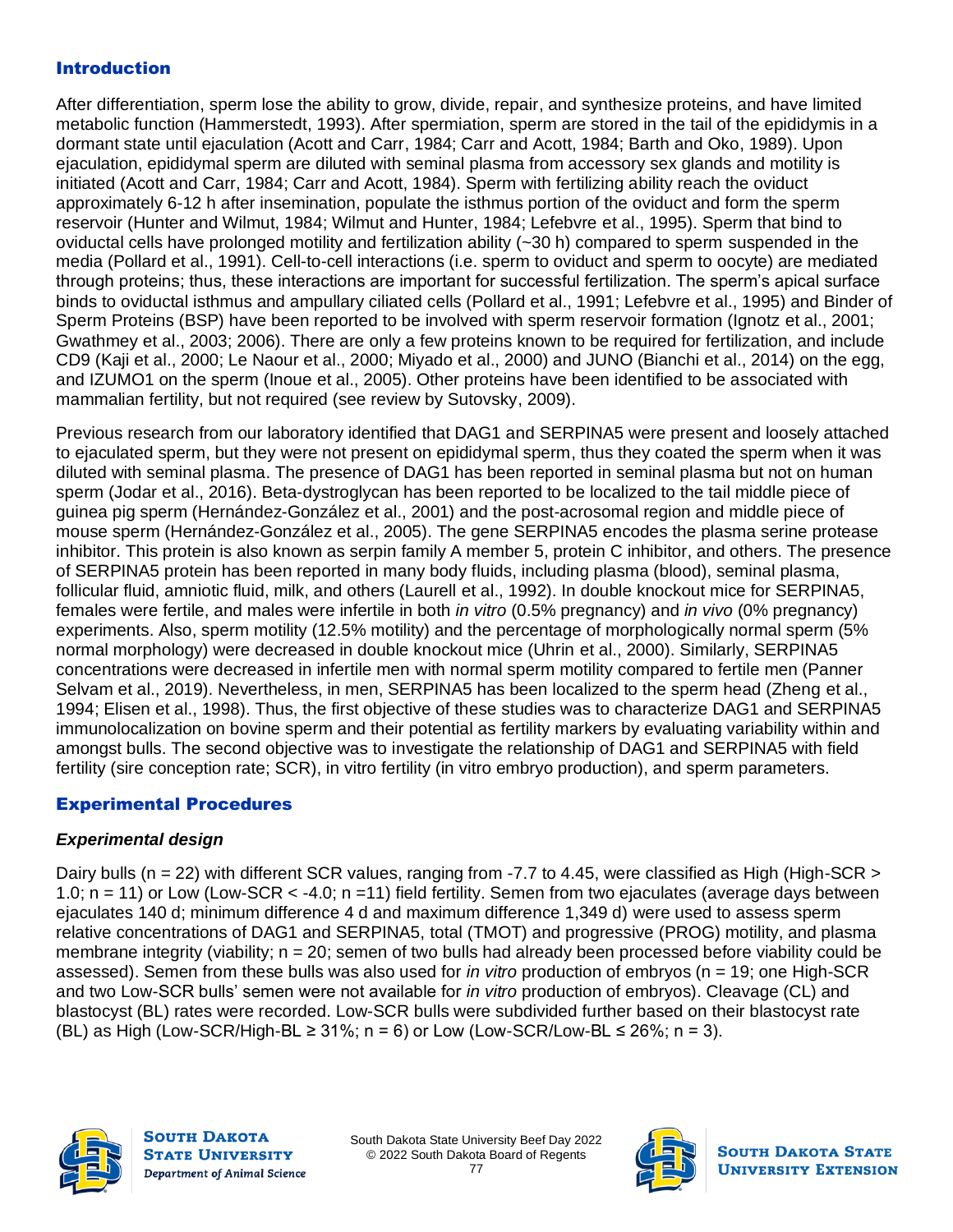#### *Sperm Analyses*

Sperm motility (TMOT and PROG) analyses were performed using a computer assisted sperm analysis system (CASA). Sperm plasma membrane integrity (viability) was analyzed by evaluating a minimum of 100 sperm per sample in a Nikon Fluorescence microscope. Remaining samples not used for CASA were fixed in 2% formaldehyde solution, washed, diluted to 5 million sperm per mL and stored at 4 ºC until analyzed for DAG1 or SERPINA5.

Anti-DAG1 antibody (goat anti-human, ab136665, polyclonal, ABCAM, United Kingdom) was purified and conjugated to PE/R-Phycoerythrin (ab102918, ABCAM) according to manufacturer instructions. Anti-DAG1 and fixed sperm were incubated for 4 h at room temperature without exposure to light. Samples were evaluated with a Nikon Fluorescence microscope at 400 x magnification, and the NIS-Elements software package was used to outline 100 individual spermatozoa per sample and fluorescence intensity was determined. Also, immunolocalization of DAG1 on the sperm was determined. Anti-SERPINA5 antibody (rabbit anti-human, mouse, rat, PA579976, polyclonal, Invitrogen, Waltham, MA) was conjugated to Dylight 405 Fast (ab201798, ABCAM) according to manufacturer instructions. Anti-SERPINA5 and fixed sperm were incubated for 4 h at room temperature without exposure to light. Samples were evaluated as described for DAG1. Also, immunolocalization of SERPINA5 on the sperm was determined.

#### *In vitro embryo production*

All media for *in vitro* embryo production and *in vitro* embryo production followed previous published procedures (Ortega et al., 2016; 2018; Tríbulo et al., 2019; Stoecklein et al., 2021). Briefly, cumulus-oocyte complexes (COC) were retrieved by follicular aspiration from ovaries collected at a commercial abattoir. Tubes with COC were shipped overnight in a portable incubator (Minitube USA Inc., Verona, WI, USA) at 38.5 ºC to the University of Missouri. After approximately 24 h of maturation, groups of 100 COC were washed three times and placed in a 35-mm dish containing fertilization media. Each group of COC was fertilized with sperm from a single bull. Fertilization proceeded for approximately 18 h at 38.5 °C in a humidified atmosphere of 5% (v/v) CO2. Putative zygotes (oocytes exposed to sperm) were vortexed to denude from the surrounding cumulus cells at the end of fertilization. Embryos were then cultured in four-well dishes in groups of up to 50 embryos in culture medium covered with mineral oil at 38.5 °C in a humidified atmosphere of 5% (v/v)  $O_2$  and 5% (v/v) CO<sub>2</sub>. Percentage of putative zygotes that cleaved (cleavage rate; CL) was determined at day 3 of development  $(day 0 = day of insemination)$  and BL at day 8 of development.

#### *Statistical Analysis*

Fluorescence intensity (concentration of SERPINA5 and DAG1) was analyzed using the GLM procedure in SAS (9.4) with bull as a fixed effect to determine the variance in mean protein concentration between bull and within bull. Protein immunolocalization was determined based on visual characterization and statistical analysis was not performed. The CORR procedure of SAS was used to evaluate correlations between SCR, TMOT, PROG, viability, CL, BL, DAG1 and SERPINA5 relative concentration, and proportion of sperm tail labeled for SERPINA5. The GLIMMIX procedure of SAS was used to evaluate the relationship of bull field fertility (Highand Low-SCR), and field and in vitro fertility (High-SCR, Low-SCR/High-BL, Low-SCR/Low-BL) classifications with sperm TMOT, PROG, viability, CL, BL, DAG1 and SERPINA5 relative concentration, and proportion of sperm tail labeled for SERPINA5. Results are presented as least square mean ± SE unless otherwise stated. Statistical differences were defined as *P* ≤ 0.05, when *P* > 0.05 but *P* ≤ 0.10 the results were considered as tendency.

#### Results and Discussion

Rate of genetic improvement in a herd is far more efficient through bull selection than female selection due to the larger number of offspring generated by one single bull versus one single female. Bull fertility, especially for use in AI, has been evaluated heavily or exclusively through semen quality which relies predominantly on sperm motility and morphology, and more recently sperm viability (Barth and Oko, 1989; Koziol and Armstrong, 2018; DeJarnette et al., 2021). However, even among bulls that pass AI quality control analysis in commercial



**SOUTH DAKOTA STATE UNIVERSITY** Department of Animal Science

South Dakota State University Beef Day 2022 © 2022 South Dakota Board of Regents 78



**SOUTH DAKOTA STATE UNIVERSITY EXTENSION**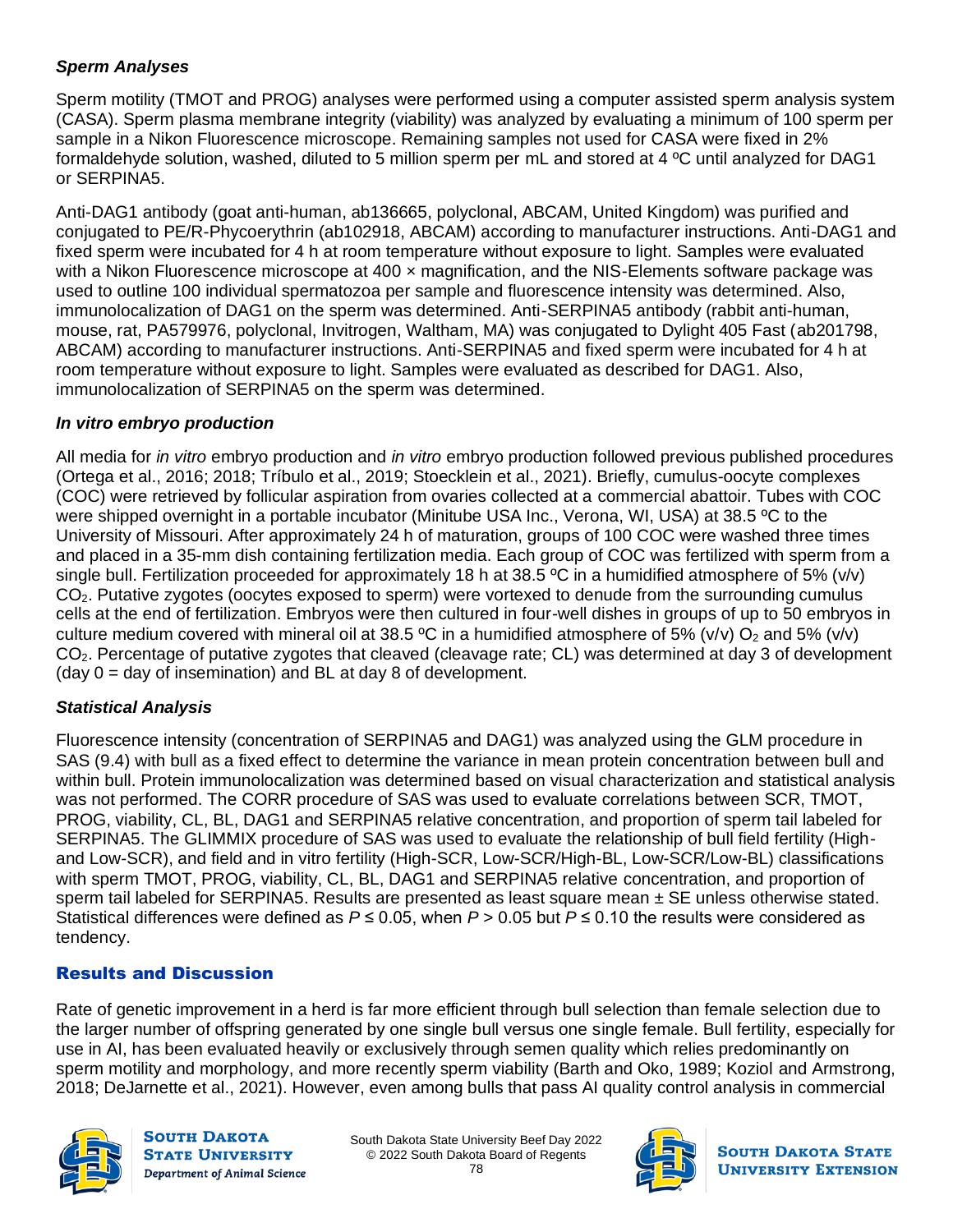AI semen service centers, it is not possible to guarantee that bulls will have high fertility (DeJarnette, 2005). Thus, the study of semen characteristics that can better predict bull fertility is necessary. Animal variation is necessary for a test to be considered as a potential fertility marker. Also, any new test must not be correlated with current evaluations of semen quality or must provide a simpler method of evaluation over current analyses (DeJarnette, 2005; Harstine et al., 2018; DeJarnette et al., 2021). In the present study, a greater variation amongst bulls compared to within bull was observed for both DAG1 (*P* < 0.01; 69.4 vs 49.1, respectively) and SERPINA5 ( $P < 0.01$ ; 325.8 vs 285.4, respectively), fulfilling the first characteristics for a potential fertility marker. Further, DAG1 and SERPINA5 were not correlated with TMOT, PROG, or viability (Table 1), fulfilling the second characteristic of a potential novel fertility marker; however, percentage of tail labeled for SERPINA5 was correlated with viability.

The objective of the bovine AI industry is to provide semen of high quality to cattle producers. Semen that passes quality control and is commercially available has met specific thresholds (Harstine et al., 2018; DeJarnette et al., 2021). With that, sperm motility, morphology and viability of commercially available semen are expected to not correlate with field fertility, especially in large samples (DeJarnette et al., 2021). In the present study; however, High-SCR bulls tended to have greater viability compared to Low-SCR bulls (*P* = 0.06; Table 2). Interestingly, it was observed that some Low-SCR bulls had good BL production with no difference from High-SCR bulls (reason for BL fertility separation); Ortega et al. (2018) reported similar findings in which one (out of three) Low-SCR bull had BL similar to High-SCR bulls. Interestingly, Low-SCR/High-BL had decreased mean SCR compared to Low-SCR/Low-BL (Table 3). It is possible that bulls with Low-SCR, but good BL (Low-SCR/High-BL), have sperm transport problems or are more susceptible to the timing of insemination (sperm longevity) or the uterine/oviduct environment compared to Low-SCR bulls with lower BL (Low-SCR/Low-BL), which the problem may be related to fertilization itself rather than sperm transport; this hypothesis is partially explained by the "compensable" and "uncompensable" characteristics of sperm previously reported (Saacke et al., 1994; Saacke, 2008; Amann et al., 2018). However, when low fertility bulls were further divided into Low-SCR/High-BL and Low-SCR/Low-BL, there was no relationship between sperm parameter or proteins with fertility classification (Table 3).

In the present study, it was identified that DAG1 was present on the sperm head; however, DAG1 was not associated with field fertility or field and *in vitro* embryo fertility in which High-SCR and Low-SCR (Table 2) or High-SCR, Low-SCR/High-BL and Low-SCR/Low-BL (Table 3) were not different, respectively. Additionally, DAG1 concentrations between fertility classification groups were almost identical (Tables 2 and 3). Furthermore, DAG1 was not correlated with SCR, CL, or BL. Thus, DAG1 may function to stabilize the acrosomal region as a decapacitating factor, preventing premature acrosomal reaction or formation of the sperm reservoir due to its localization on the sperm head.

The immunolocalization of SERPINA5 on the bovine sperm head was similar to human sperm (Zheng et al., 1994; Elisen et al., 1998); however, bovine sperm also had SERPINA5 on the sperm tail, diverging from human sperm. The protease inhibitory activity of SERPINA5 has been described in multiple body tissues and fluids (España et al., 1989; Ecke et al., 1992; Christensson and Lilja, 1994; Hermans et al., 1994; Zheng et al., 1994; Elisen et al., 1998). The activity and target enzyme of SERPINA5 can be modulated by heparin and other glycosaminoglycans (Kuhn et al., 1990; Pratt and Church, 1992; Ecke et al., 1997). Heparin and glycosaminoglycans are present in the oviduct from oviductal fluid and follicular fluid which has been reported to induce sperm capacitation (Parrish et al., 1985; 1988; Mahmoud and Parrish, 1996; Bergqvist et al., 2007). A positive correlation was observed between SERPINA5 concentration on the sperm head and CL, also, the percentage of sperm tail labeled for SERPINA5 was correlated with sperm viability and CL (Table 1). When the SERPINA5 gene was disrupted in mice, male mice were infertile both *in vitro* and *in vivo* because of morphologically abnormal sperm, lower motility, and lack of sperm-egg binding (Uhrin et al., 2000). Also, men with normal sperm motility with unknown reason for infertility had decreased concentration of SERPINA5 compared to fertile men (Panner Selvam et al., 2019). Controversially, there was no association of SERPINA5 concentration or percentage of tail labeled for SERPINA5 with field fertility or field and *in vitro* embryo fertility (Tables 2 and 3).



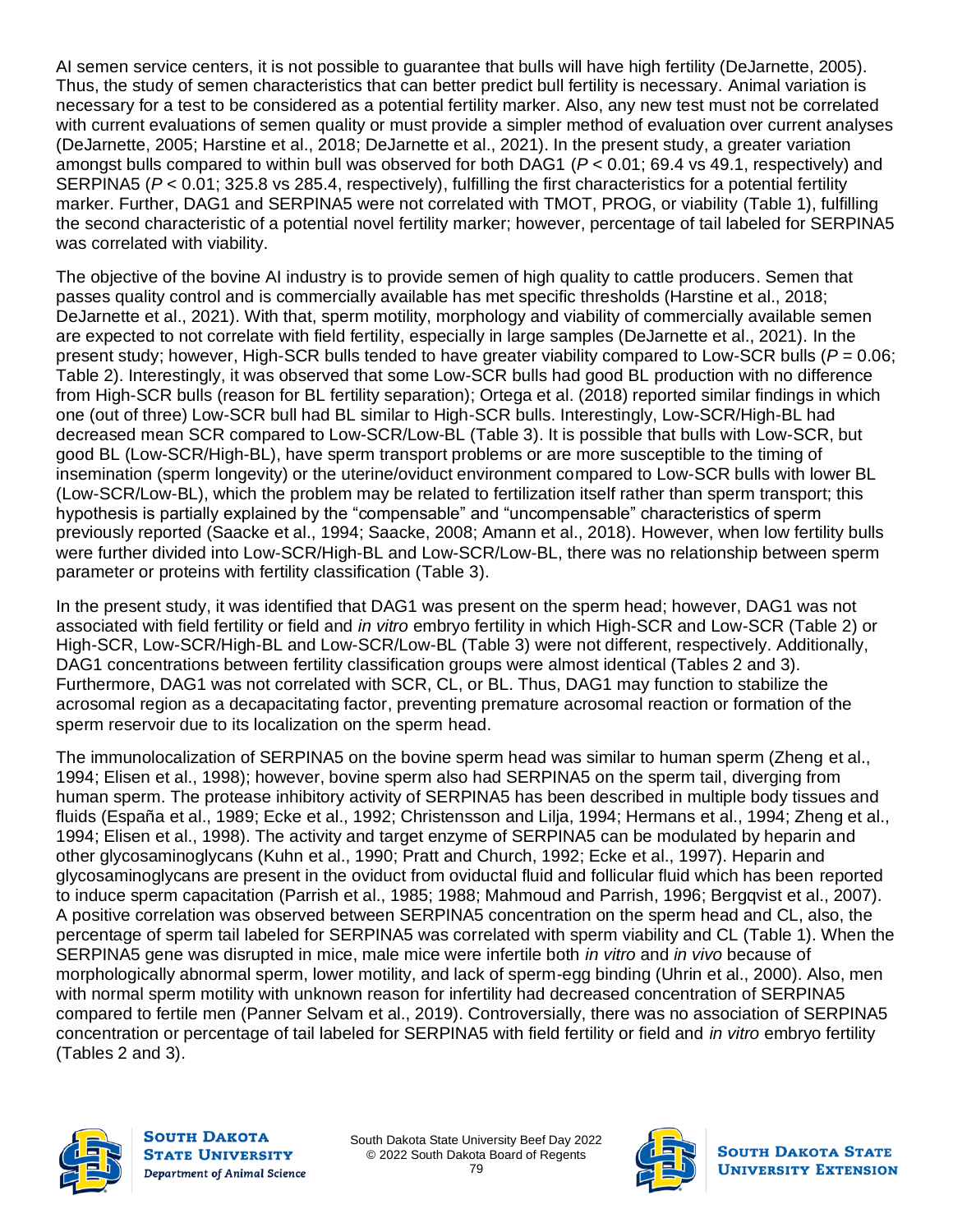The ability of human sperm to bind to human zona pellucida was evaluated in the presence of different concentrations of anti-SERPINA5 or SERPINA5 in the media (Elisen et al., 1998). Interestingly, a lower concentration of anti-SERPINA5 increased the ability of sperm to bind to the zona pellucida; however, the greater the concentration of SERPINA5 in the media the lower the ability of sperm to bind to the zona pellucida (Elisen et al., 1998). Another member of the serine protease inhibitor (SERPIN) family, called glia-derived nexin or protease nexin-1 (SERPINE2), has been reported to be a decapacitating factor in mice (Lu et al., 2011). When sperm were processed for *in vitro* fertilization, the processing may have accelerated sperm capacitation and increased damage to the sperm (Baldi et al., 2020). Thus, it is possible to hypothesize that increased concentrations of SERPINA5 may have provided enough protection to the sperm; and bulls with greater concentration of SERPINA5 on the sperm head, and percentage of tail labeled, had increased CL likely due to resistance to sperm processing (protection against premature capacitation). More investigation is necessary to understand whether SERPINA5 or DAG1 could be used as a fertility marker.

#### Implications

DAG1 and SERPINA5 proteins that are associated with cell-to-cell interactions were localized on the bovine sperm head, also, SERPINA5 was localized on the sperm tail. Sperm relative concentration for both proteins were correlated to each other and SERPINA5 was correlated with CL. The percentage of sperm tail labeled for SERPINA5 was correlated with CL and sperm viability; however, proteins were not associated with bull field fertility measured by SCR. Thus, SERPINA5 may be related with sperm protection and/or oocyte fertilization while DAG1 may be related to sperm transport or formation of the sperm reservoir in the oviduct.

#### Acknowledgements

This research was funded by Hatch Funds and Dr. George A. Perry's startup funds at Texas A&M AgriLife, Dr. Jerica J. J. Rich current location is Arkansas State University, Jonesboro, AR; Kaitlin M. Epperson current location is Texas A&M University, College Station, TX; Taylor N. Andrews current location is New Mexico State University, Las Cruces, NM; Dr. Jessica Nora Drum and Dr. M. Sofia Ortega current location is University of Missouri, Columbia, MO; Dr. George A. Perry current location is Texas A&M University AgriLife Research and Extension Center, Overton, TX.

#### **References**

- Acott, T. S., and D. W. Carr. 1984. Inhibition of bovine spermatozoa by caudal epididymal fluid: II. Interaction of pH and a quiescence factor. Biology of reproduction 30(4):926-935.
- Amann, R. P., R. G. Saacke, G. F. Barbato, and D. Waberski. 2018. Measuring male-to-male differences in fertility or effects of semen treatments. Annual review of animal biosciences 6:255-286.
- Baldi, E., L. Tamburrino, M. Muratori, S. Degl'Innocenti, and S. Marchiani. 2020. Adverse effects of in vitro manipulation of spermatozoa. Animal reproduction science 220:106314.
- Barth, A., and R. Oko. 1989. Normal bovine spermatogenesis and sperm maturation, Abnormal morphology of bovine spermatozoa. Iowa State University Press, Ames, IA. p. 19-88.
- Bergqvist, A.-S., J. Ballester, A. Johannisson, N. Lundeheim, and H. Rodríguez-Martínez. 2007. Heparin and dermatan sulphate induced capacitation of frozen-thawed bull spermatozoa measured by merocyanine-540. Zygote 15(3):225-232.
- Bianchi, E., B. Doe, D. Goulding, and G. J. Wright. 2014. Juno is the egg Izumo receptor and is essential for mammalian fertilization. Nature 508(7497):483.
- Carr, D. W., and T. S. Acott. 1984. Inhibition of bovine spermatozoa by caudal epididymal fluid: I. Studies of a sperm motility quiescence factor. Biology of reproduction 30(4):913-925.



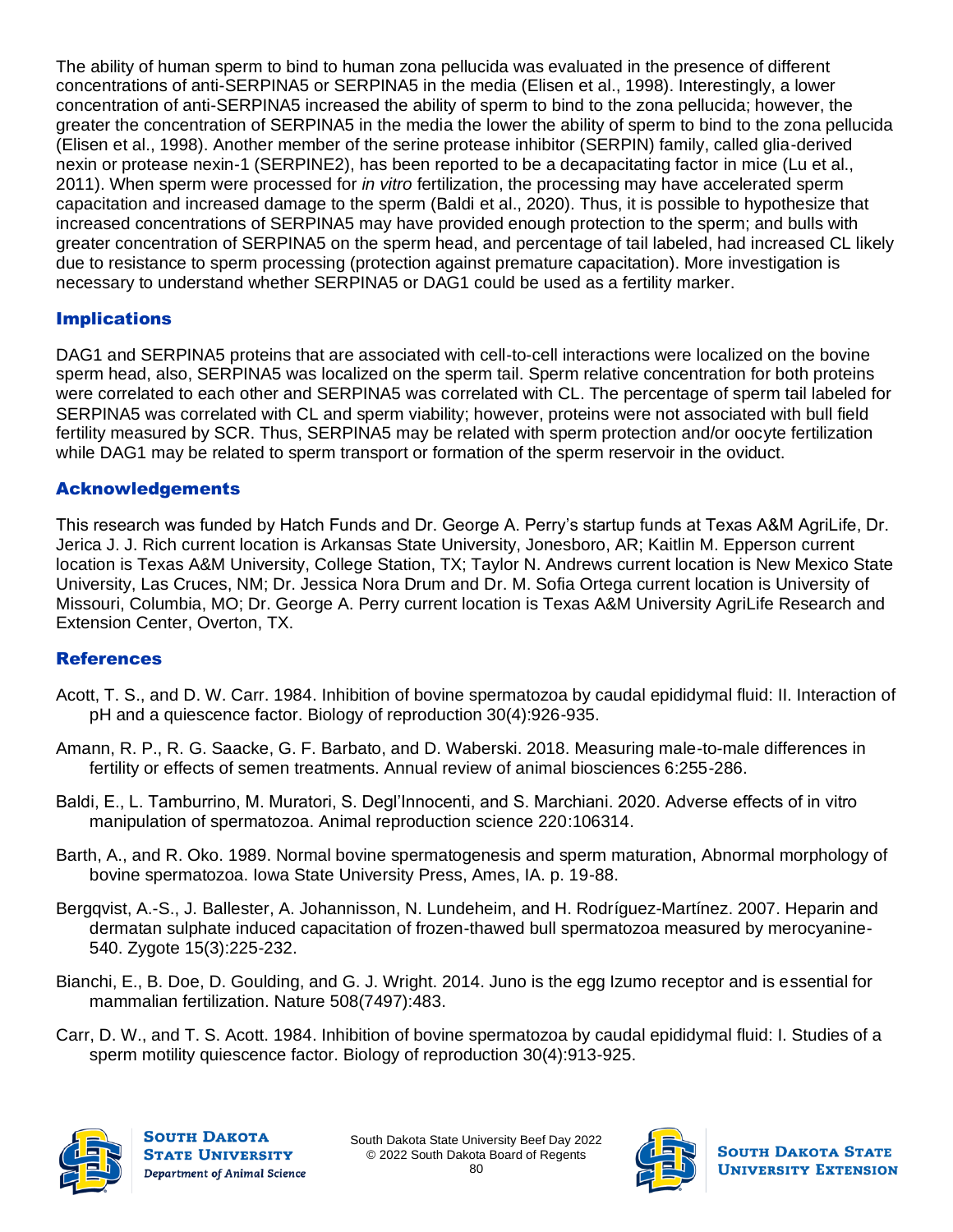- Christensson, A., and H. Lilja. 1994. Complex formation between protein C inhibitor and prostate‐specific antigen in vitro and in human semen. European journal of biochemistry 220(1):45-53.
- DeJarnette, J., B. Harstine, K. McDonald, and C. Marshall. 2021. Commercial application of flow cytometry for evaluating bull sperm. Animal reproduction science:106838.
- DeJarnette, J. M. 2005. The effect of semen quality on reproductive efficiency. Veterinary Clinics: Food Animal Practice 21(2):409-418.
- Ecke, S., M. Geiger, and B. R. Binder. 1997. Heparin Binding of Protein‐C Inhibitor Analysis of the Effect of Heparin on the Interaction of Protein‐C Inhibitor with Tissue Kallikrein. European journal of biochemistry 248(2):475-480.
- Ecke, S., M. Geiger, I. Resch, I. Jerabek, L. Sting, M. Maier, and B. R. Binder. 1992. Inhibition of tissue kallikrein by protein C inhibitor. Evidence for identity of protein C inhibitor with the kallikrein binding protein. Journal of Biological Chemistry 267(10):7048-7052.
- Elisen, M. G., R. J. van Kooij, M. A. Nolte, J. Arnoud Marquart, T. M. Lock, B. N. Bouma, and J. C. Meijers. 1998. Protein C inhibitor may modulate human sperm-oocyte interactions. Biology of reproduction 58(3):670-677.
- España, F., M. Berrettini, and J. H. Griffin. 1989. Purification and characterization of plasma protein C inhibitor. Thrombosis research 55(3):369-384.
- Gwathmey, T. M., G. G. Ignotz, J. L. Mueller, P. Manjunath, and S. S. Suarez. 2006. Bovine seminal plasma proteins PDC-109, BSP-A3, and BSP-30-kDa share functional roles in storing sperm in the oviduct. Biology of reproduction 75(4):501-507.
- Gwathmey, T. M., G. G. Ignotz, and S. S. Suarez. 2003. PDC-109 (BSP-A1/A2) promotes bull sperm binding to oviductal epithelium in vitro and may be involved in forming the oviductal sperm reservoir. Biology of reproduction 69(3):809-815.
- Hammerstedt, R. H. 1993. Maintenance of bioenergetic balance in sperm and prevention of lipid peroxidation: a review of the effect on design of storage preservation systems. Reprod Fertil Dev 5(6):675-690.
- Harstine, B., M. Utt, and J. DeJarnette. 2018. Integrating a semen quality control program and sire fertility at a large artificial insemination organization. animal 12(s1):s63-s74.
- Hermans, J. M., R. Jones, and S. R. Stone. 1994. Rapid inhibition of the sperm protease acrosin by protein C inhibitor. Biochemistry 33(18):5440-5444.
- Hernández-González, E. O., D. Martínez-Rojas, D. Mornet, A. Rendon, and A. Mújica. 2001. Comparative distribution of short dystrophin superfamily products in various guinea pig spermatozoa domains. European journal of cell biology 80(12):792-798.
- Hernández-González, E. O., D. Mornet, A. Rendon, and D. Martínez-Rojas. 2005. Absence of Dp71 in mdx3cv mouse spermatozoa alters flagellar morphology and the distribution of ion channels and nNOS. Journal of Cell Science 118(1):137-145.
- Hunter, R., and I. Wilmut. 1984. Sperm transport in the cow: peri-ovulatory redistribution of viable cells within the oviduct. Reproduction Nutrition Developpement 24(5A):597-608.
- Ignotz, G. G., M. C. Lo, C. L. Perez, T. M. Gwathmey, and S. S. Suarez. 2001. Characterization of a fucosebinding protein from bull sperm and seminal plasma that may be responsible for formation of the oviductal sperm reservoir. Biology of reproduction 64(6):1806-1811.



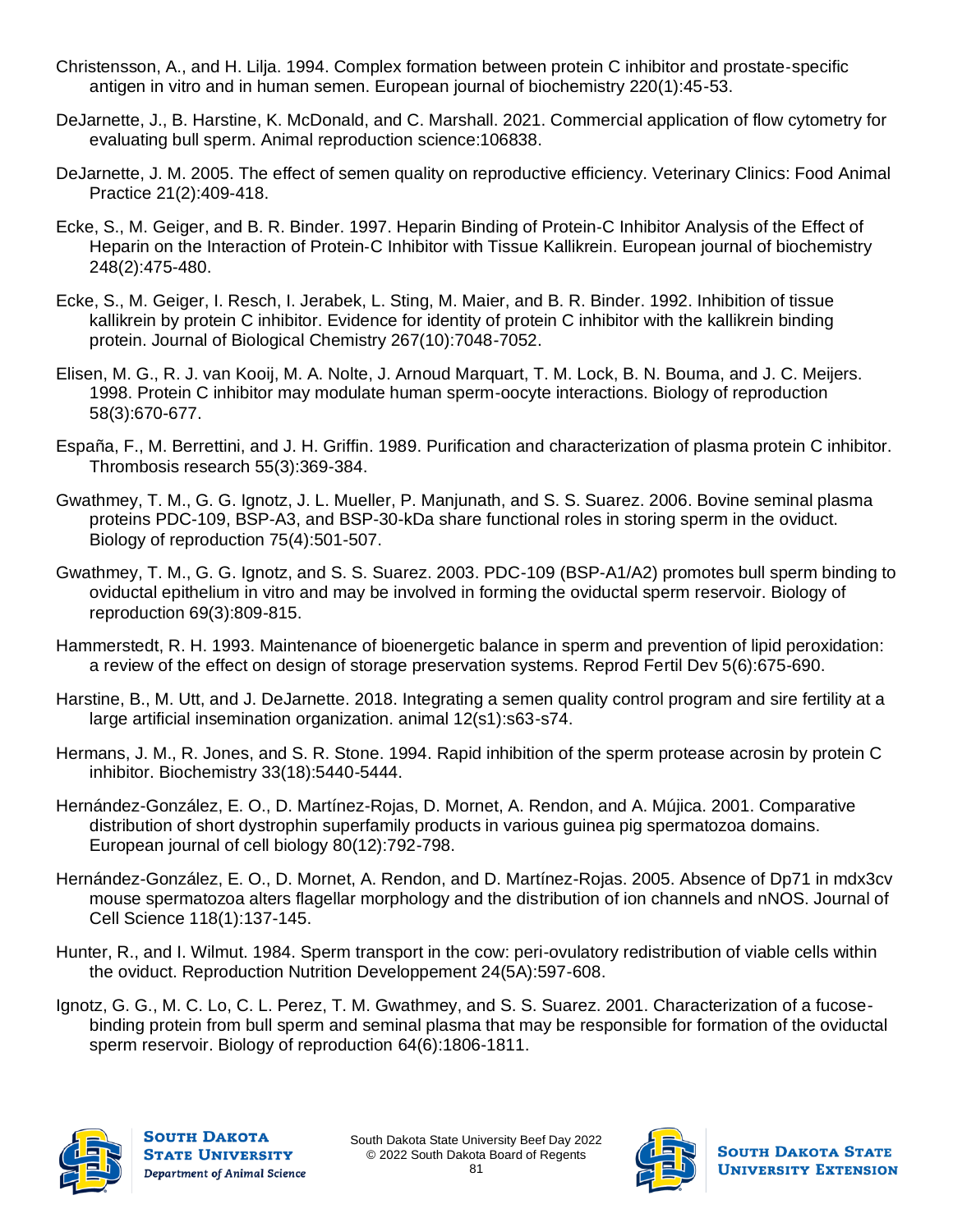- Inoue, N., M. Ikawa, A. Isotani, and M. Okabe. 2005. The immunoglobulin superfamily protein Izumo is required for sperm to fuse with eggs. Nature 434(7030):234.
- Jodar, M., E. Sendler, and S. A. Krawetz. 2016. The protein and transcript profiles of human semen. Cell and tissue research 363(1):85-96. doi: 10.1007/s00441-015-2237-1
- Kaji, K., S. Oda, T. Shikano, T. Ohnuki, Y. Uematsu, J. Sakagami, N. Tada, S. Miyazaki, and A. Kudo. 2000. The gamete fusion process is defective in eggs of Cd9-deficient mice. Nature genetics 24(3):279.
- Koziol, J. H., and C. L. Armstrong. 2018. Manual for Breeding Soundness Examination of Bulls. Second ed. Society for Theriogenology.
- Kuhn, L. A., J. H. Griffin, C. L. Fisher, J. S. Greengard, B. N. Bouma, F. España, and J. A. Tainer. 1990. Elucidating the structural chemistry of glycosaminoglycan recognition by protein C inhibitor. Proceedings of the National Academy of Sciences 87(21):8506-8510.
- Laurell, M., A. Christensson, P.-A. Abrahamsson, J. Stenflo, and H. Lilja. 1992. Protein C inhibitor in human body fluids. Seminal plasma is rich in inhibitor antigen deriving from cells throughout the male reproductive system. The Journal of clinical investigation 89(4):1094-1101.
- Le Naour, F., E. Rubinstein, C. Jasmin, M. Prenant, and C. Boucheix. 2000. Severely reduced female fertility in CD9-deficient mice. Science 287(5451):319-321.
- Lefebvre, R., P. J. Chenoweth, M. Drost, C. T. LeClear, M. MacCubbin, J. T. Dutton, and S. S. Suarez. 1995. Characterization of the oviductal sperm reservoir in cattle. Biology of reproduction 53(5):1066-1074.
- Mahmoud, A. I., and J. J. Parrish. 1996. Oviduct fluid and heparin induce similar surface changes in bovine sperm during capacitation: a flow cytometric study using lectins. Molecular reproduction and development 43(4):554-560. doi: 10.1002/(SICI)1098-2795(199604)43:4<554::AID-MRD19>3.0.CO;2-Z
- Miyado, K., G. Yamada, S. Yamada, H. Hasuwa, Y. Nakamura, F. Ryu, K. Suzuki, K. Kosai, K. Inoue, and A. Ogura. 2000. Requirement of CD9 on the egg plasma membrane for fertilization. Science 287(5451):321- 324.
- Ortega, M. S., J. G. Moraes, D. J. Patterson, M. F. Smith, S. K. Behura, S. Poock, and T. E. Spencer. 2018. Influences of sire conception rate on pregnancy establishment in dairy cattle. Biology of reproduction 99(6):1244-1254.
- Ortega, M. S., N. A. Rocha-Frigoni, G. Z. Mingoti, Z. Roth, and P. J. Hansen. 2016. Modification of embryonic resistance to heat shock in cattle by melatonin and genetic variation in HSPA1L. Journal of dairy science 99(11):9152-9164.
- Panner Selvam, M. K., A. Agarwal, P. N. Pushparaj, S. Baskaran, and H. Bendou. 2019. Sperm proteome analysis and identification of fertility-associated biomarkers in unexplained male infertility. Genes 10(7):522.
- Parrish, J., J. Susko-Parrish, and N. First. 1985. Effect of heparin and chondroitin sulfate on the acrosome reaction and fertility of bovine sperm in vitro. Theriogenology 24(5):537-549.
- Parrish, J., J. Susko-Parrish, M. Winer, and N. First. 1988. Capacitation of bovine sperm by heparin. Biology of reproduction 38(5):1171-1180.
- Pollard, J. W., C. Plante, W. Allan King, P. J. Hansen, K. J. Betteridge, and S. S. Suarez. 1991. Fertilizing capacity of bovine sperm may be maintained by binding to oviductal epithelial cells. Biology of reproduction 44(1):102-107.



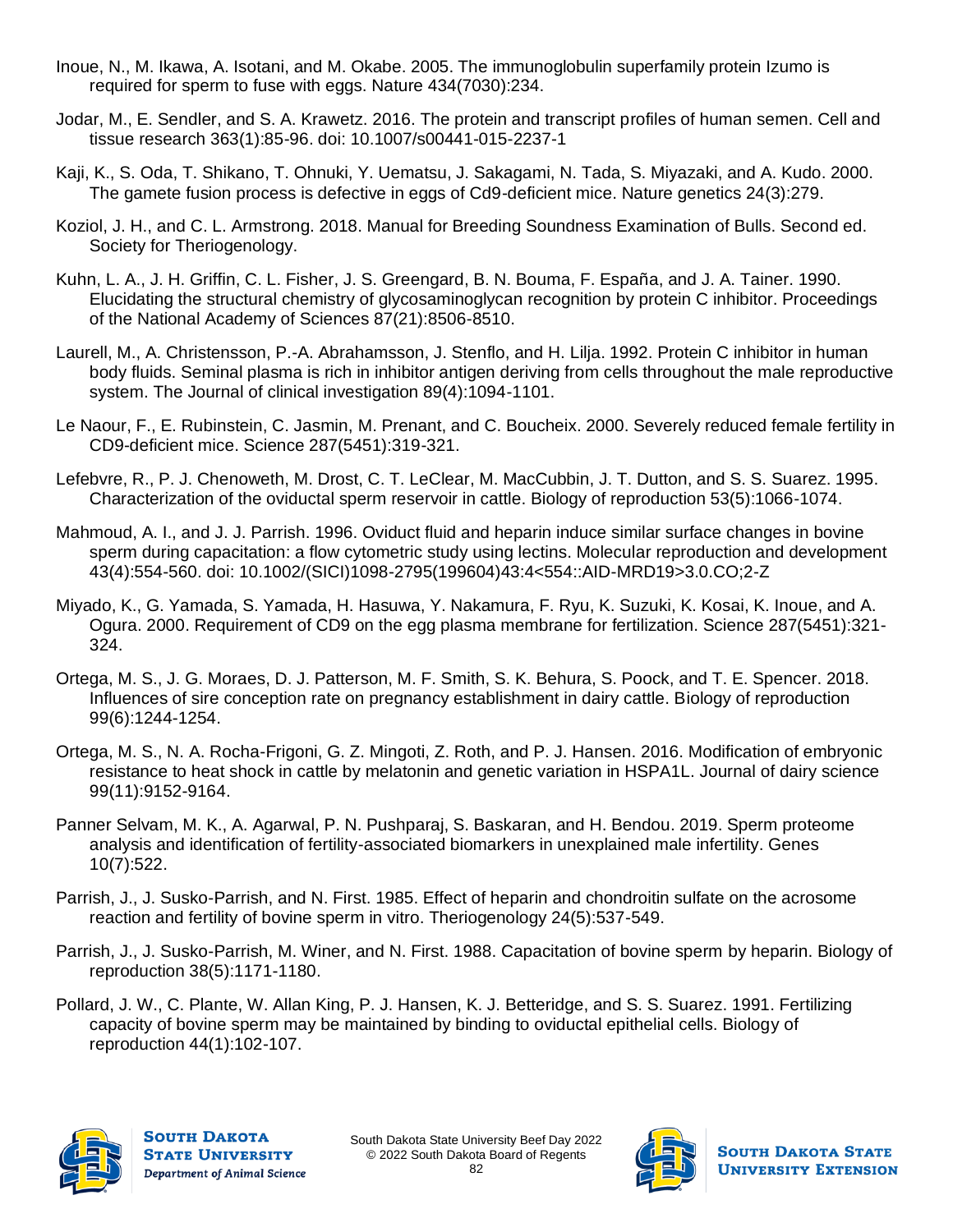- Pratt, C., and F. Church. 1992. Heparin binding to protein C inhibitor. Journal of Biological Chemistry 267(13):8789-8794.
- Saacke, R. 2008. Sperm morphology: Its relevance to compensable and uncompensable traits in semen. Theriogenology 70(3):473-478.
- Saacke, R., S. Nadir, and R. Nebel. 1994. Relationship of semen quality to sperm transport, fertilization, and embryo quality in ruminants. Theriogenology 41(1):45-50.
- Stoecklein, K. S., M. S. Ortega, L. D. Spate, C. N. Murphy, and R. S. Prather. 2021. Improved cryopreservation of in vitro produced bovine embryos using FGF2, LIF, and IGF1. PloS one 16(2):e0243727.
- Sutovsky, P. 2009. Sperm-egg adhesion and fusion in mammals. Expert reviews in molecular medicine 11:e11. doi: 10.1017/s1462399409001045
- Tríbulo, P., R. M. Rivera, M. S. O. Obando, E. A. Jannaman, and P. J. Hansen. 2019. Production and culture of the bovine embryo, Comparative Embryo Culture. Springer. p. 115-129.
- Uhrin, P., M. Dewerchin, M. Hilpert, P. Chrenek, C. Schöfer, M. Zechmeister-Machhart, G. Krönke, A. Vales, P. Carmeliet, and B. R. Binder. 2000. Disruption of the protein C inhibitor gene results in impaired spermatogenesis and male infertility. The Journal of clinical investigation 106(12):1531-1539.
- Wilmut, I., and R. Hunter. 1984. Sperm transport into the oviducts of heifers mated early in oestrus. Reproduction Nutrition Développement 24(4):461-468.
- Zheng, X., M. Geiger, S. Ecke, E. Bielek, P. Donner, U. Eberspacher, W. D. Schleuning, and B. R. Binder. 1994. Inhibition of acrosin by protein C inhibitor and localization of protein C inhibitor to spermatozoa. The American journal of physiology 267(2 Pt 1):C466-472. doi: 10.1152/ajpcell.1994.267.2.C466



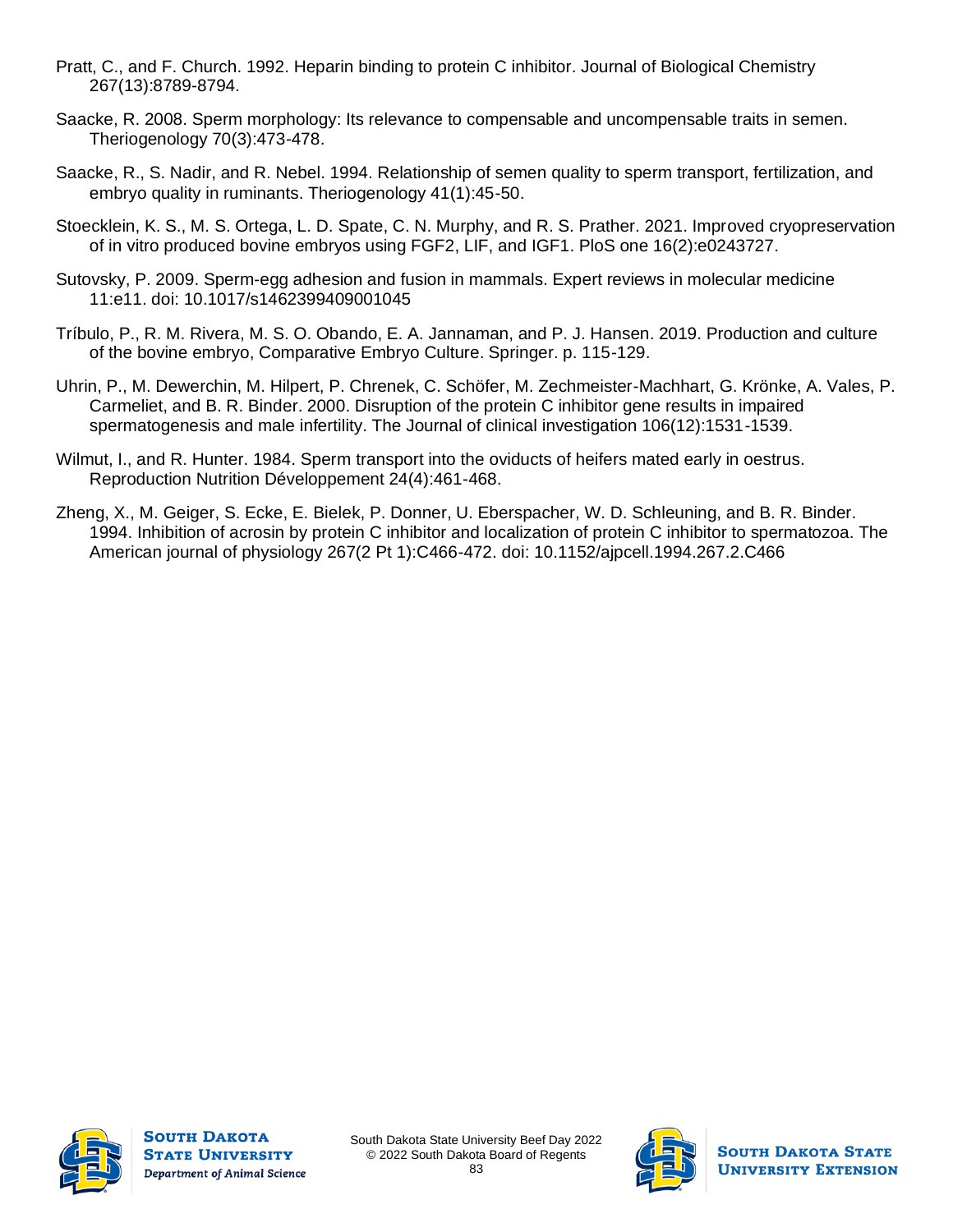#### **Tables**

**Table 1.** Pearson's correlation coefficient (above diagonal) and significance level (below diagonal) between sire conception rate (SCR), total motility (TMOT), progressive motility (PROG), sperm plasma membrane integrity (viability), SERPINA5 mean relative concentration (SERPINA5), percentage of sperm tail positive for SERPINA5 (SERPINA5 Tail), *in vitro* produced embryos cleavage (CL) and blastocyst (BL) rate, and DAG1 mean relative concentration (DAG1).

| Correlation/<br>P-value | <b>SCR</b> | <b>TMOT</b> | <b>PROG</b> | Viability | <b>SERPINA5</b> | <b>SERPINA5</b><br>Tail | <b>CL</b> | <b>BL</b> | DAG1    |
|-------------------------|------------|-------------|-------------|-----------|-----------------|-------------------------|-----------|-----------|---------|
| <b>SCR</b>              |            | 0.09        | 0.01        | 0.36      | $-0.13$         | $-0.19$                 | $-0.08$   | 0.15      | $-0.08$ |
| <b>TMOT</b>             | 0.69       |             | 0.82        | 0.00      | 0.14            | 0.15                    | 0.17      | 0.34      | $-0.25$ |
| <b>PROG</b>             | 0.95       | < 0.01      |             | 0.06      | 0.15            | $-0.07$                 | $-0.04$   | 0.22      | $-0.26$ |
| <b>Viability</b>        | 0.12       | 0.99        | 0.79        |           | 0.11            | 0.44                    | 0.24      | 0.15      | $-0.10$ |
| <b>SERPINA5</b>         | 0.56       | 0.53        | 0.50        | 0.65      |                 | 0.28                    | 0.48      | 0.11      | 0.54    |
| <b>SERPINA5 Tail</b>    | 0.39       | 0.52        | 0.74        | 0.05      | 0.21            |                         | 0.39      | 0.20      | 0.05    |
| <b>CL</b>               | 0.73       | 0.49        | 0.88        | 0.35      | 0.04            | 0.10                    |           | 0.50      | 0.33    |
| <b>BL</b>               | 0.55       | 0.15        | 0.38        | 0.56      | 0.66            | 0.42                    | 0.03      |           | 0.32    |
| DAG1                    | 0.72       | 0.25        | 0.25        | 0.66      | 0.01            | 0.81                    | 0.17      | 0.18      |         |

**Table 2.** Relationship of sire conception rate (SCR) fertility classification (High-SCR vs Low-SCR) on total motility (TMOT), progressive motility (PROG), sperm plasma membrane integrity (viability), *in vitro* produced embryos cleavage (CL) and blastocyst (BL) rate, SERPINA5 concentration (SERPINA5), percentage of sperm tail positive for SERPINA5 (SERPINA5 Tail), and DAG1 concentration (DAG1).

| Variable                  | $\cdots$<br><b>High-SCR</b> | Low-SCR | SEM <sup>1</sup> | P-value  |
|---------------------------|-----------------------------|---------|------------------|----------|
| SCR, au <sup>2</sup>      | 3.4                         | $-5.7$  | 0.31             | < 0.0001 |
| TMOT, %                   | 52.0                        | 51.3    | 2.89             | 0.86     |
| PROG, %                   | 35.7                        | 35.8    | 2.61             | 0.99     |
| Viability, %              | 64.0                        | 57.3    | 2.39             | 0.06     |
| CL, %                     | 77.4                        | 78.3    | 2.39             | 0.81     |
| <b>BL, %</b>              | 33.5                        | 31.7    | 2.18             | 0.56     |
| SERPINA5, au <sup>2</sup> | 52.4                        | 54.2    | 2.04             | 0.54     |
| <b>SERPINA5 Tail, %</b>   | 32.4                        | 35.1    | 3.23             | 0.56     |
| DAG1, $au2$               | 35.6                        | 36.5    | 1.41             | 0.66     |

 $1$  SEM = Standard error of the mean

 $2$  au = arbitrary unit